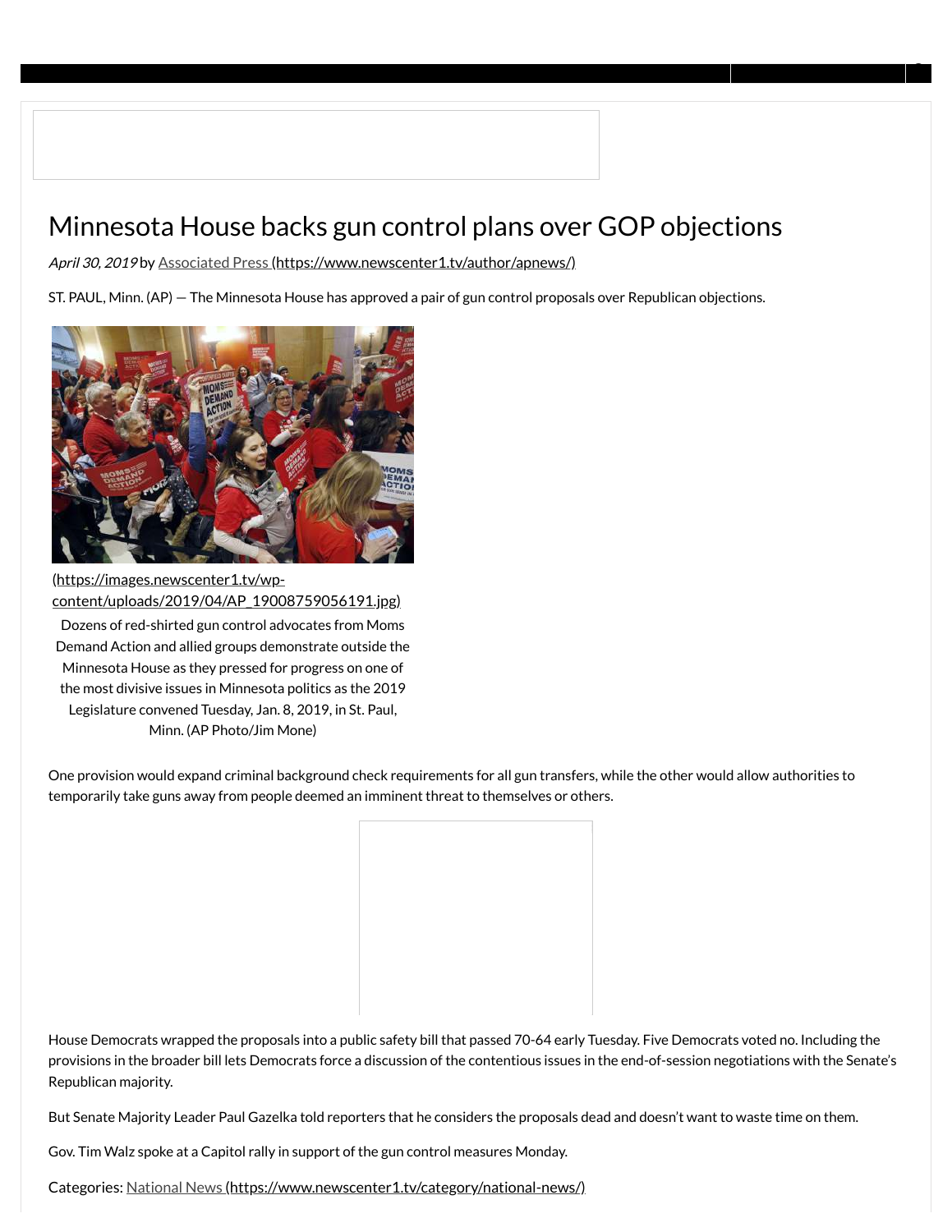[Tags: criminal background requirements \(https://www.newscenter1.tv/tag/criminal-background-requirements/\), GOP objections](https://www.newscenter1.tv/tag/gop-objections/) [\(https://www.newscenter1.tv/tag/gop-objections/\), gun control proposals \(https://www.newscenter1.tv/tag/gun-control-](https://www.newscenter1.tv/tag/gun-control-proposals/)proposals/), [Minnesota House \(https://www.newscenter1.tv/tag/minnesota-house/\)](https://www.newscenter1.tv/tag/minnesota-house/)

Follow this story to get email or text alerts from Newscenter1 when there is a future article following this storyline.

| Email address          |                                                             | Follow this story |
|------------------------|-------------------------------------------------------------|-------------------|
| (https://alertme.news) |                                                             |                   |
|                        |                                                             |                   |
|                        |                                                             |                   |
|                        | $\bigcirc$ Sign Up For Our Email Newsletter (/newsletters/) |                   |

Breaking News; breaks first on the NewsCenter1 APP. Download the app on your iDhone (http://itunes.apple.com/us/app/id1208301751&mt=8) or Android [\(https://play.google.com/store/apps/details?id=com.frankly.channel.newscenter1&hl=en\\_US\) device today for breaking news and weather alerts in the palm o](https://play.google.com/store/apps/details?id=com.frankly.channel.newscenter1&hl=en_US)f your hand.

SPONSORED CONTENT



**Drivers who switch to Progressive save an average of \$699** Progressive



**New Tinnitus Discovery Is Leaving Doctors Baffled** healthbenefits.live



**The Unusual Link Between Cinnamon And Diabetes (Watch)** diabetes-relief.club

[Recommended by](https://www.outbrain.com/what-is/default/en)

(https://ad.doubleclick.net/ddm/trackclk/N<del>Http2://Qpp6QBf0bldTB0AAN&BZKRQZ8YAA{BICQSEXRA&ab?or{B&V&RXSGEFFGRZhdBaBIShMEdDIBAD&DDE0;sldUpt∓ZjX\_6Hdsttbg<u>f</u></del> obOrigUrl=true)

c=31131&pid=4443&tid=\$ob\_click\_id\$&ob<del>\_</del>Market&pridFi44it8&Meb&b<u>bc</u>liakblid\$&obd#\$pubblisheGDd\$%DB&selationblidh\$s



**All The Head-Turning Gowns At The 2019 BMAs** Livingly



**People with No Life Insurance are Rushing To Do This** whatsinthenews.info



**10 healthy snacks for diabetics** Healthgrades (http://www.healthgrades.com/right-

(http://www.livingly.com/The+Most+Darin**(attDse%sesi+AiseIdme<del>b</del>/20dk).pBpl?**board+MusicedeMaats@e3/10-healthy-snacks-forutm\_source=outb&utm\_medium=cpc&utn**k@ennf41gni±On714**d6Odgxqz9&ob\_click\_id<sub>D</sub>&obLelickhid\$&publisher\_id=\$publisher\_id\$&idfa=\$idfa\$&android\_id=\$android LV-Stories-US-Desktop-BMA-Daringcid=t6\_outrss1&obOrigUrl=true)

Dresses-

2019&utm\_content=\$section\_name\$&obOrigUrl=true)

### **RELATED POSTS:**

US Border Patrol searchilmg Riopposition party lead es A renames WVa facility in Grande for missing toddl**Rahul Gandhi resigns [\(https://www.newscenter1.tv/i/](https://www.newscenter1.tv/i/us-border-patrol-searching-rio-grande-for-missing-toddler-2/) [\(https://www.newscenter1.tv/i/](https://www.newscenter1.tv/i/india-opposition-party-leader-rahul-gandhi-resigns/) [\(https://www.newscenter1.tv/i/](https://www.newscenter1.tv/i/nasa-renames-wva-facility-in-honor-of-human-computer/)** border-patrol-searching**apiposition-party-leader-rehauthes-wva-facility-inhonor of human 'computer'**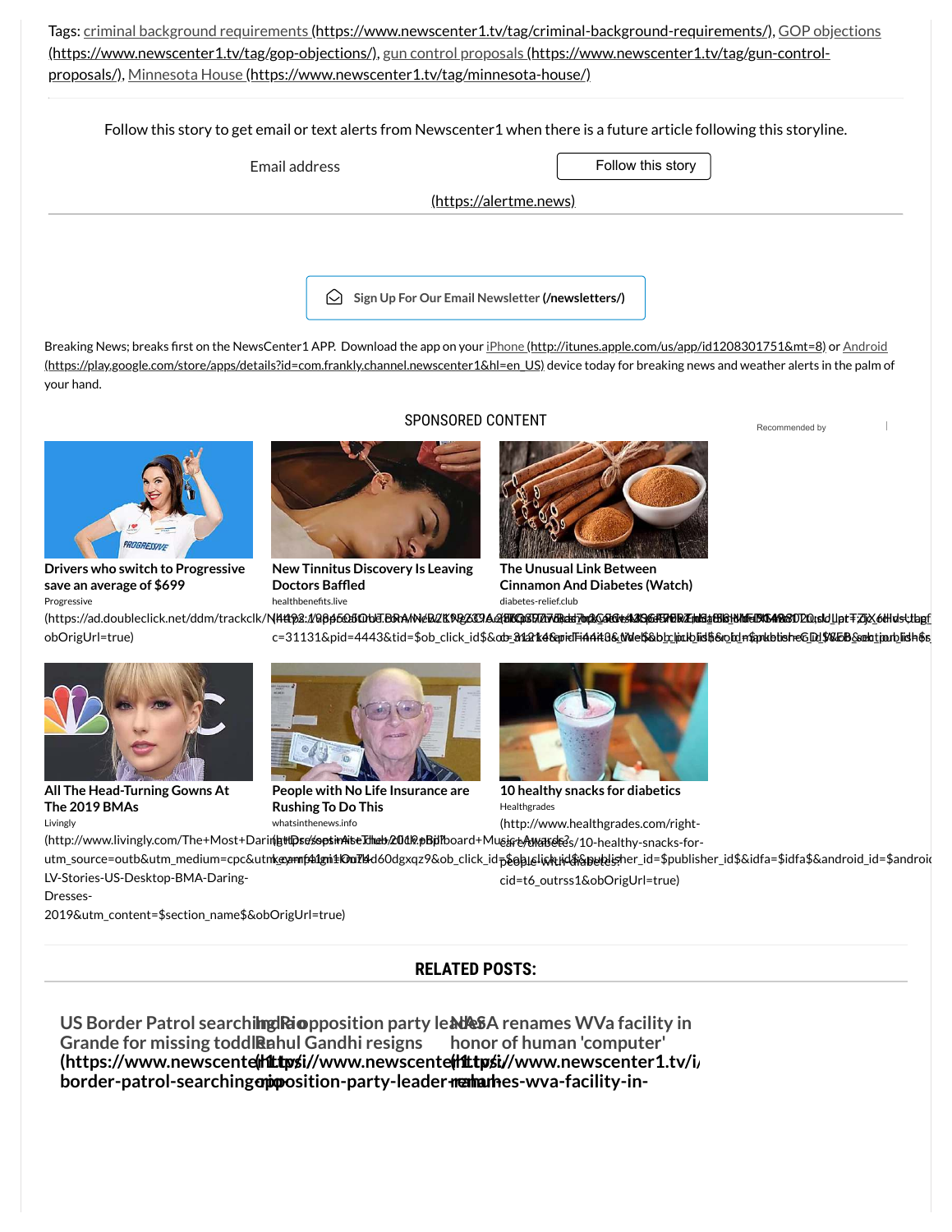## **MORE TOP STORIES FROM NEWSCENTER1**

[\(https://www.newscenter1.tv/missou](https://www.newscenter1.tv/missouri-river-to-remain-high-because-of-water-from-dams/) river-to-remain-high-because-ofwater-from-dams/)

**Missouri River to remain high because of water from dams [\(https://www.newscenter1.tv/](https://www.newscenter1.tv/missouri-river-to-remain-high-because-of-water-from-dams/) river-to-remain-highbecause-of-water-fromdams/)**

[\(https://www.newscenter1.tv/rapid](https://www.newscenter1.tv/rapid-city-assault-captures-title-at-wyoming-softball-tournament/)city-assault-captures-title-atwyoming-softball-tournament/) **Rapid City Assault captures title at Wyoming softball tournament [\(https://www.newscenter1.tv/](https://www.newscenter1.tv/rapid-city-assault-captures-title-at-wyoming-softball-tournament/) city-assault-captures-titleat-wyoming-softball-**

**to rnament/)**

[\(https://www.newscenter1.tv/cattle](https://www.newscenter1.tv/cattle-drive-kicks-off-the-black-hills-roundup/)drive-kicks-off-the-black-hillsroundup/) **Cattle Drive kicks off the Black Hills Roundup [\(https://www.newscenter1.tv/](https://www.newscenter1.tv/cattle-drive-kicks-off-the-black-hills-roundup/) drive-kicks-off-the-blackhills-roundup/)**

(https://www.newscenter1.tv/defenc of-vegan-bacon-sue-mississippiover-labeling-law/) **Defenders of vegan bacon sue Mississippi over labeling law [\(https://www.newscenter1.tv/](https://www.newscenter1.tv/defenders-of-vegan-bacon-sue-mississippi-over-labeling-law/) of-vegan-bacon-sue-**

7/3/2019 Minnesota House backs gun control plans over GOP objections - KNBN NewsCent[er1](https://adssettings.google.com/whythisad?reasons=AB3afGEAAAHzW1tbW251bGwsWzIsMTAsMTNdLG51bGwsbnVsbCx0cnVlLFsiOTY2Il0sbnVsbCxudWxsLG51bGwsbnVsbCxudWxsLG51bGwsbnVsbCxudWxsLG51bGwsbnVsbCxudWxsLG51bGwsbnVsbCxudWxsLG51bGwsbnVsbCxudWxsLG51bGwsbnVsbCwiREVESUNBVEVERU1BSUxTLkNPTSIsMV0sW251bGwsbnVsbCxbbnVsbCxudWxsLG51bGwsImh0dHBzOi8vZGlzcGxheWFkcy1mb3JtYXRzLmdvb2dsZXVzZXJjb250ZW50LmNvbS9hZHMvcHJldmlldy9jb250ZW50LmpzP2NsaWVudD13dGFcdTAwMjZvYmZ1c2NhdGVkQ3VzdG9tZXJJZD0xMzU2MTUxNzAzXHUwMDI2Y3JlYXRpdmVJZD0zNDQ4MjQ5Mzc5MTdcdTAwMjZ2ZXJzaW9uSWQ9MVx1MDAyNmFkR3JvdXBDcmVhdGl2ZUlkPTMyMDEwNDg0MTAzOFx1MDAyNmh0bWxQYXJlbnRJZD1wcmV2LTBcdTAwMjZoZWlnaHQ9MFx1MDAyNndpZHRoPTBcdTAwMjZzaWc9QUNpVkJfd2RTSTVrVkhmZVA2UjlPVzU5aTlET3lybUtsdyJdXV1dLFsxLDFdXSzExy_vKS6oF2bLQ4BScHp1P51aBbkNHEtF4LAAFI2kSMaK9rb3HHloh0nSFk-D27ZVhAlfEsYI1yzq1p7MtRzMHbxAXVc0xpnE7--IVG7QcCkUuVCYYO1oB7xNsZDgIivkaTqzJ20zX3VdAZYzMvFCD8WT9auB2-aheDEwzdnyTm15oI14Rm49056fRawQSistB11rVJbvI0vIZkfRgI-dbYQtSRm6lEjtfovmgSYFzGcYhvlTHQgWXjOCxQ9vSP7ROfj7K346te0Ul6miVnx0vF7T7RSrmgplohKFQfSs6iPSwac9RT7F5CJeXAJDGkJK73Jij00XgRnwZpWhUVw,yM2tA0Wb6yTavj5xofNkaQ&source=display&cbt=R6A4joTEtXgIzv7wvagJENWmiswGGM-G1C8iKWNvbnNlcnZhdGl2ZWJ1enouY29tL3BvbGwvYmV0dGVycHJlc2lkZW50MggIBRMY9bkBFEIXY2EtcHViLTQ4MDc1NjE0NTc2Njk5OTZIElhRcAF6BQgDEgED&cv=https://googleads.g.doubleclick.net/pagead/conversion/%3Fai%3DCu2wxS5kcXZrZHtiuBfjInugEi6L3gVfO_vC9qAn6p9an1A4QASDViZMWYMmGgICUpJgToAHBoLXRA8gBAeACAKgDAcgDCqoEkQJP0KtEblWs5zoXfF8JrlpfG_ISqSWqwkpZDfMhcvdh4xMLxksEvL132czsLiSq8G3Tc2grp540schtY2nGzZO6NGcDAoGGjk9nfvxknD6wdDpIyWWttZPFmHZQy3TzEtrI2bK2Eah-GPVLNziTUIU0vDkiIRAw4VcP4-H0gL2ifh6cO2UXTvHJUQa0T84a8bx4jrC_iF2yMf5ThbqOvWqUUxcNCntxZADZ2aSCYsyBBX4KbVpdCSSodzXZoty5109tilj0CLJW649N2sWGX6_u1Po6rYynUxbd0dncSgctUGQCv4M0r0vo2v8EOvyeKg1tJl0bEKxW7yfitocB3qH31PfmxRU3FuCjRRIsZ3B3u6rgBAGgBlGAB6ffyi6oB47OG6gH1ckbqAfB0xuoB4XUG6gHgdQbqAeC1BuoB4bUG6gH4NMbqAe6BqgH2csbqAfPzBuoB6a-G6gH7NUb2AcB0ggHCIBhEAEYDfIIG2FkeC1zdWJzeW4tMjY2NTUzNDg5NTAwMDQ2MbEJDeny7KOHsG2ACgPYEwyIFAE%26sigh%3DMuMB9z2fBME%26cid%3DCAQSLQDwy9IZ0jG05BM-KWoe0IB2vnoWvzIJ2LX3zAQzMa2SyoP65IxOokvv3yYhvQ)

**mississippi-over-labelingla /)**

[\(https://www.newscenter1.tv/police](https://www.newscenter1.tv/police-dogs-bite-2-juveniles-2-adults-in-williston/)dogs-bite-2-juveniles-2-adults-inwilliston/) **Police: Dogs bite 2 juveniles, 2 adults in Williston [\(https://www.newscenter1.tv/](https://www.newscenter1.tv/police-dogs-bite-2-juveniles-2-adults-in-williston/) dogs-bite-2-juveniles-2 adults-in-williston/)**

dakota/)

**Dakota**

(https://www.newscenter1.tv/rouhar iran-will-enrich-uranium-to-anyamount-we-want/) **Rouhani: Iran will enrich uranium to 'any amount we want' [\(https://www.newscenter1.tv/](https://www.newscenter1.tv/rouhani-iran-will-enrich-uranium-to-any-amount-we-want/) iran-will-enrich-uranium-toany-amount-we-want/)**

[\(https://www.newscenter1.tv/second](https://www.newscenter1.tv/second-rapid-city-inmate-placed-on-escape-status-in-less-than-24-hours/) rapid-city-inmate-placed-onescape-status-in-less-than-24 hours/) **Second Rapid City inmate placed on escape status in less than 24 hours [\(https://www.newscenter1.tv/](https://www.newscenter1.tv/second-rapid-city-inmate-placed-on-escape-status-in-less-than-24-hours/) rapid-city-inmate-placed-oni l h**

[\(https://www.newscenter1.tv/tornad](https://www.newscenter1.tv/tornado-confirmed-in-gregory-county-south-dakota/) confirmed-in-gregory-county-south-**Tornado confirmed in Gregory County, South [\(https://www.newscenter1.tv/](https://www.newscenter1.tv/tornado-confirmed-in-gregory-county-south-dakota/)** confirmed-in-gregory**county-south-dakota/) South Dakota**

[\(https://www.newscenter1.tv/latest](https://www.newscenter1.tv/latest-forecast-severe-storms-across-wyoming-and-south-dakota-to-continue-through-wednesday/)forecast-severe-storms-acrosswyoming-and-south-dakota-tocontinue-through-wednesday/) **Latest Forecast: Severe storms across Wyoming and [\(https://www.newscenter1.tv/](https://www.newscenter1.tv/latest-forecast-severe-storms-across-wyoming-and-south-dakota-to-continue-through-wednesday/) forecast-severe-stormsi d h**

[\(https://www.newscenter1.tv/former](https://www.newscenter1.tv/former-chrysler-ceo-lee-iacocca-has-died-at-age-94/) chrysler-ceo-lee-iacocca-has-diedat-age-94/)

**Former Chrysler CEO Lee Iacocca has died at age 94 [\(https://www.newscenter1.tv/](https://www.newscenter1.tv/former-chrysler-ceo-lee-iacocca-has-died-at-age-94/) chrysler-ceo-lee-iacocca-hasdied-at-age-94/)**

[\(https://www.newscenter1.tv/histori](https://www.newscenter1.tv/historic-healthcare-milestone-for-pine-ridge-reservation/) healthcare-milestone-for-pineridge-reservation/) **Historic healthcare milestone for Pine Ridge Reservation [\(https://www.newscenter1.tv/](https://www.newscenter1.tv/historic-healthcare-milestone-for-pine-ridge-reservation/) healthcare-milestone-forpine-ridge-reservation/)**

[\(https://www.newscenter1.tv/severe](https://www.newscenter1.tv/severe-storms-in-northwestern-south-dakota/) storms-in-northwestern-southdakota/) **Severe storms approaching**

**northwestern South Dakota [\(https://www.newscenter1.tv/](https://www.newscenter1.tv/severe-storms-in-northwestern-south-dakota/) storms-in-northwesternsouth-dakota/)**

#### **News**

[Local News \(https://www.newscenter1.tv/news/\)](https://www.newscenter1.tv/news/) [Crime \(https://www.newscenter1.tv/news/crime/\)](https://www.newscenter1.tv/news/crime/) [Politics \(https://www.newscenter1.tv/news/politics/\)](https://www.newscenter1.tv/news/politics/) Traffic & Accidents (https://www.newscenter1.tv/news/traffic-accidents/) [Regional News \(https://www.newscenter1.tv/news/regional-news/\)](https://www.newscenter1.tv/news/regional-news/) [National News \(https://www.newscenter1.tv/news/national-news/\)](https://www.newscenter1.tv/news/national-news/) **Weather**

[Weather Forecast \(https://www.newscenter1.tv/weather/\)](https://www.newscenter1.tv/weather/) [Interactive Radar \(https://www.newscenter1.tv/weather/interactive-radar/\)](https://www.newscenter1.tv/weather/interactive-radar/) [Weather Daily \(https://www.newscenter1.tv/weather/weather-daily/\)](https://www.newscenter1.tv/weather/weather-daily/) [Closings & Delays \(https://www.newscenter1.tv/weather/closings-delays/\)](https://www.newscenter1.tv/weather/closings-delays/) [Submit Closings/Delays \(https://www.newscenter1.tv/weather/submit-closings-delays/\)](https://www.newscenter1.tv/weather/submit-closings-delays/) **Sports**

[Sports News \(https://www.newscenter1.tv/sports/\)](https://www.newscenter1.tv/sports/) [High School Sports \(https://www.newscenter1.tv/sports/high-school-sports/\)](https://www.newscenter1.tv/sports/high-school-sports/) [College Sports \(https://www.newscenter1.tv/sports/college-sports/\)](https://www.newscenter1.tv/sports/college-sports/) [Rush Hockey \(https://www.newscenter1.tv/sports/hockey/\)](https://www.newscenter1.tv/sports/hockey/) **Watch Now**

[NC1 LIVE \(https://www.newscenter1.tv/watch-now/\)](https://www.newscenter1.tv/watch-now/) [BoBtanical Garden \(https://www.newscenter1.tv/watch-now/bobtanical-garden/\)](https://www.newscenter1.tv/watch-now/bobtanical-garden/) [Feel Better Living Longer \(https://www.newscenter1.tv/feel-better-living-longer/\)](https://www.newscenter1.tv/feel-better-living-longer/) [Faces In The Crowd \(https://www.newscenter1.tv/watch-now/faces-in-the-crowd/\)](https://www.newscenter1.tv/watch-now/faces-in-the-crowd/) [Golf Tips \(https://www.newscenter1.tv/watch-now/golf-tips/\)](https://www.newscenter1.tv/watch-now/golf-tips/) [Honor Their Service \(https://www.newscenter1.tv/watch-now/honor-their-service/\)](https://www.newscenter1.tv/watch-now/honor-their-service/) [Into The Hills \(https://www.newscenter1.tv/watch-now/into-the-hills/\)](https://www.newscenter1.tv/watch-now/into-the-hills/) [NC1 Series \(https://www.newscenter1.tv/nc1-series/\)](https://www.newscenter1.tv/nc1-series/) [Pet Of The Week \(https://www.newscenter1.tv/watch-now/pet-of-the-week/\)](https://www.newscenter1.tv/watch-now/pet-of-the-week/) [Storm the Ice \(https://www.newscenter1.tv/watch-now/storm-the-ice/\)](https://www.newscenter1.tv/watch-now/storm-the-ice/) [The Mayor's Desk \(https://www.newscenter1.tv/the-mayors-desk/\)](https://www.newscenter1.tv/the-mayors-desk/) [Top Performer \(https://www.newscenter1.tv/watch-now/top-performer/\)](https://www.newscenter1.tv/watch-now/top-performer/) [Wellness Wednesday \(https://www.newscenter1.tv/watch-now/wellness-wednesday/\)](https://www.newscenter1.tv/watch-now/wellness-wednesday/)

 $h_{\text{columnary}}$ **Community**